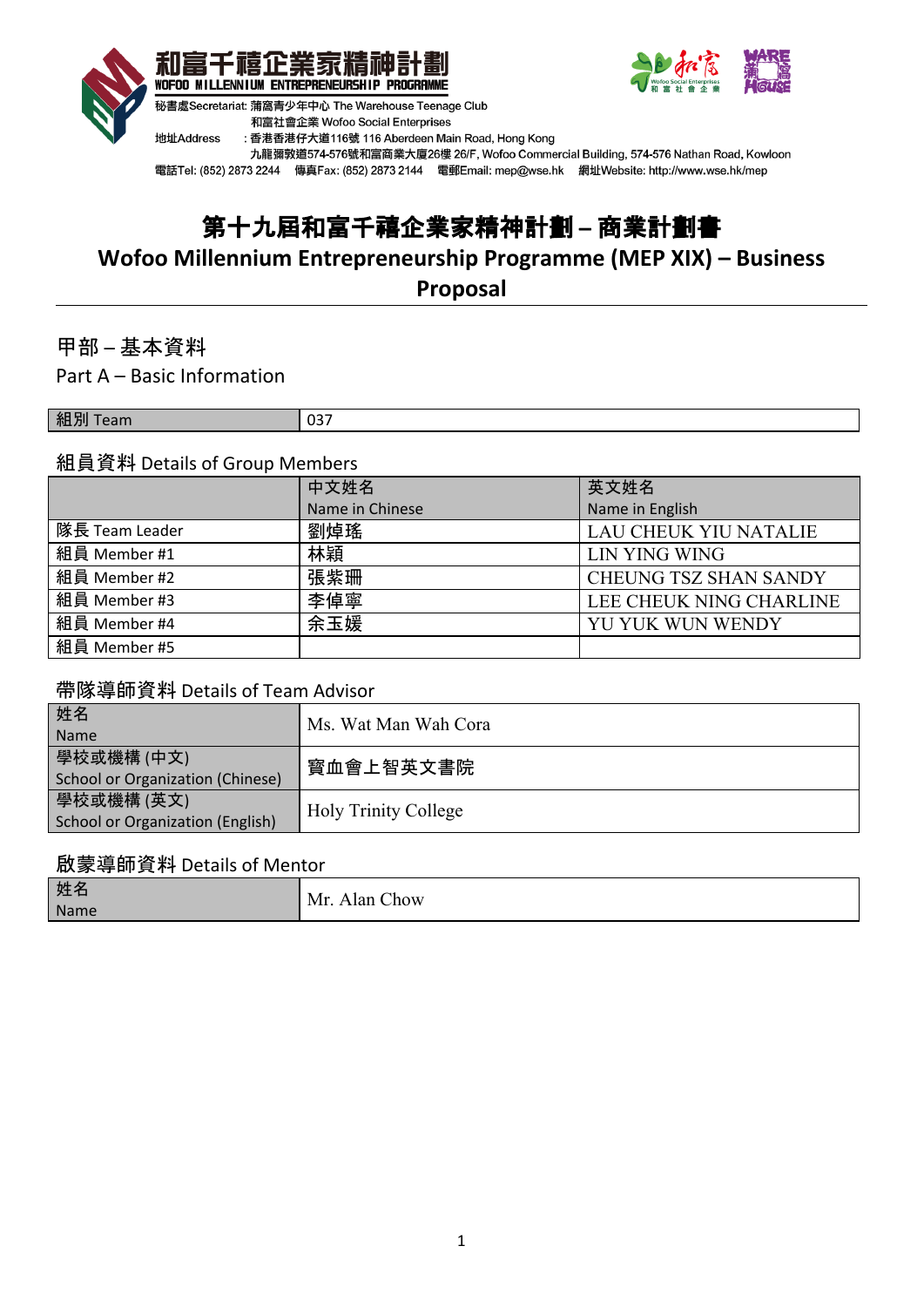## 乙部 – 創業計劃書

## Part B – Business Proposal

## 第一部份:計劃摘要 (請用不多於500字簡介)

Section I: Executive Summary (Not more than 500 words)

Main target: Teenagers (Especially female)

Aim: -to nurture the diversity of juvenile development

-to provide opportunities for teens to develop their potentials

-to attract more visitors

-to let visitors understand and explore the history of warehouse

-use the revenue to help more teens in need

-arouse the awareness of people in the protection of the historical buildings and the cultural heritage

Program held: -Hydroponic farming:

- $\triangleright$  Provide a place for visitors to get acknowledge of the convenient farming method
- $\triangleright$  Provide STEM education for students.

-Tea House Theatre

- $\triangleright$  Provide a comfortable and relaxing place to visiter
- $\triangleright$  Let visitors practice to be concentrated during the tea ceremony
- $\triangleright$  Preserve the traditional tea ceremony
- $\triangleright$  Let more people know about the traditional tea ceremony
- -Maker garden
	- $\triangleright$  Greenery garden with creative artworks which is made by recycled items
- -"Escape Room" game
	- $\triangleright$  Participants will escape from the room by solving different puzzles and finding different clues from the room
	- $\triangleright$  Train visitors' problem of solving skills
	- $\triangleright$  Provide an exciting experience

-Coffee Shop

- $\triangleright$  Provide a comfortable and relaxing place for customers
- $\triangleright$  Hire the young offenders so as to give them a chance to renew
- $\triangleright$  Provide coffee, dessert, salad or sandwiches (provide light and healthy snacks to eat )

Venue to be changed: - Hydroponic farming  $\rightarrow$  The basketball court

- Tea House Theatre➞721 sq.ft maker room
- Coffee shop $\rightarrow$ 558 sq.ft coffee shop + 143 sq.ft room + bar beside stairs
- 'Maker garden' $\rightarrow$  the garden
- $-$  "Escape Room" game  $\rightarrow$  744 sq.ft activity room + 325 sq.ft activity room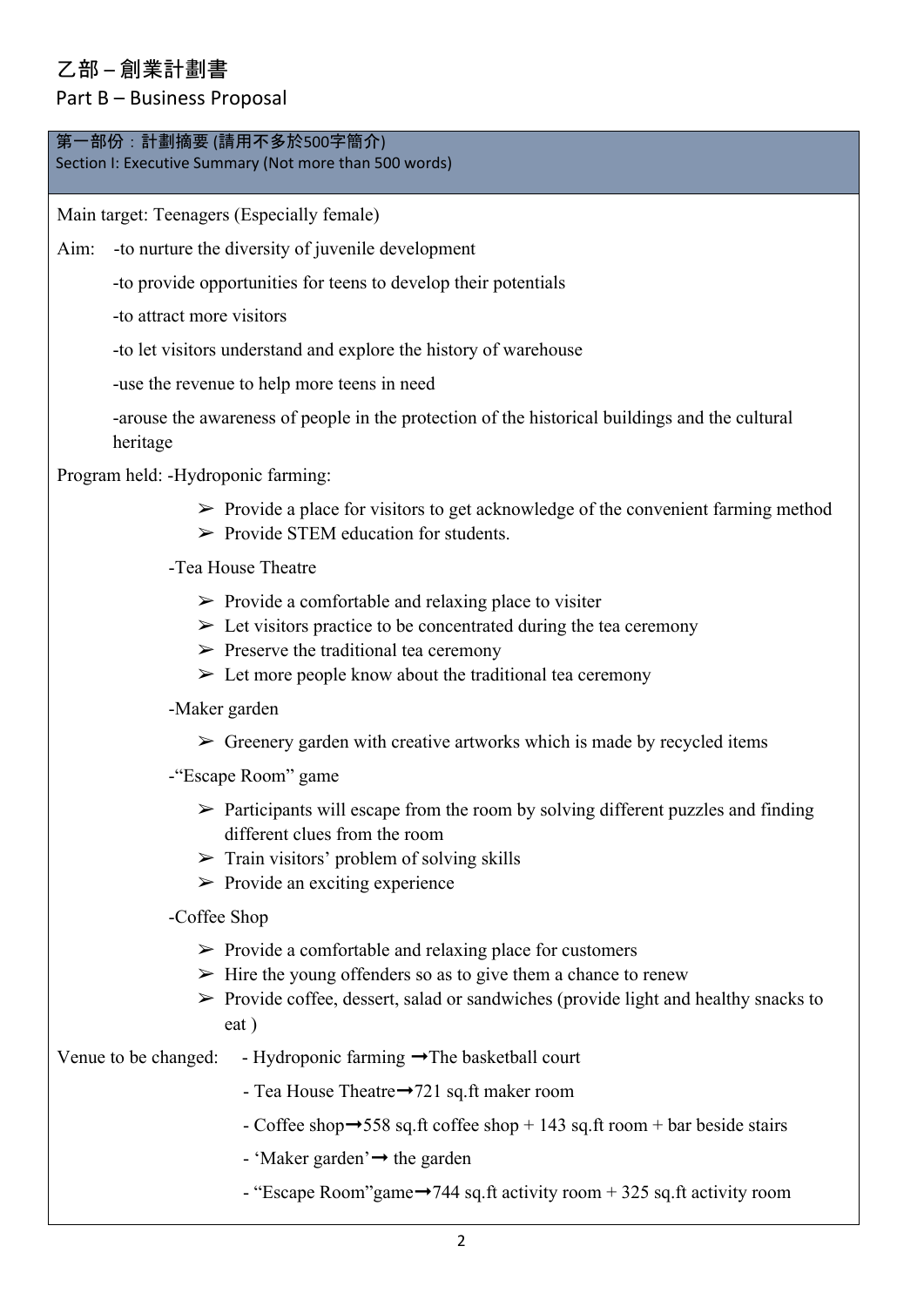

## 第二部份:企業社會責任

Section II: Corporate Social Responsibilities

#### (i) 社會問題及其嚴重性 (不多於 200 字簡介)

Social problem and its seriousness (Not more than 200 words)

In recent years, teenagers always use online social media to communicate with their friends and family members. They seldom communicate face-to-face. This worsens interpersonal relationships and social skills of teenagers. They may tend to have conflicts with others.

With advanced technology, many traditional cultural are declined. Time flies, many new generations have already forgotten the solemn and stirring history of Hong Kong. Moreover, many traditions are facing to be drained.

In recent decades, air pollution and water pollution are getting more serious in Hong Kong. These make Hong Kong has become a city that is not suitable for farming.

The fast pace of life in Hong Kong make citizens always under great pressure. They crashed by their lives, peers or even family. They lack place and chances to relax.

Stress, pollutions and the fast pace of life make Hongkongers need more care and space.

#### (ii) 如何運用蒲窩紓緩或解決上述社會問題 (不多於 200 字簡介) How to adaptively reuse Warehouse to alleviate or solve the above problem? (Not more than 200 words)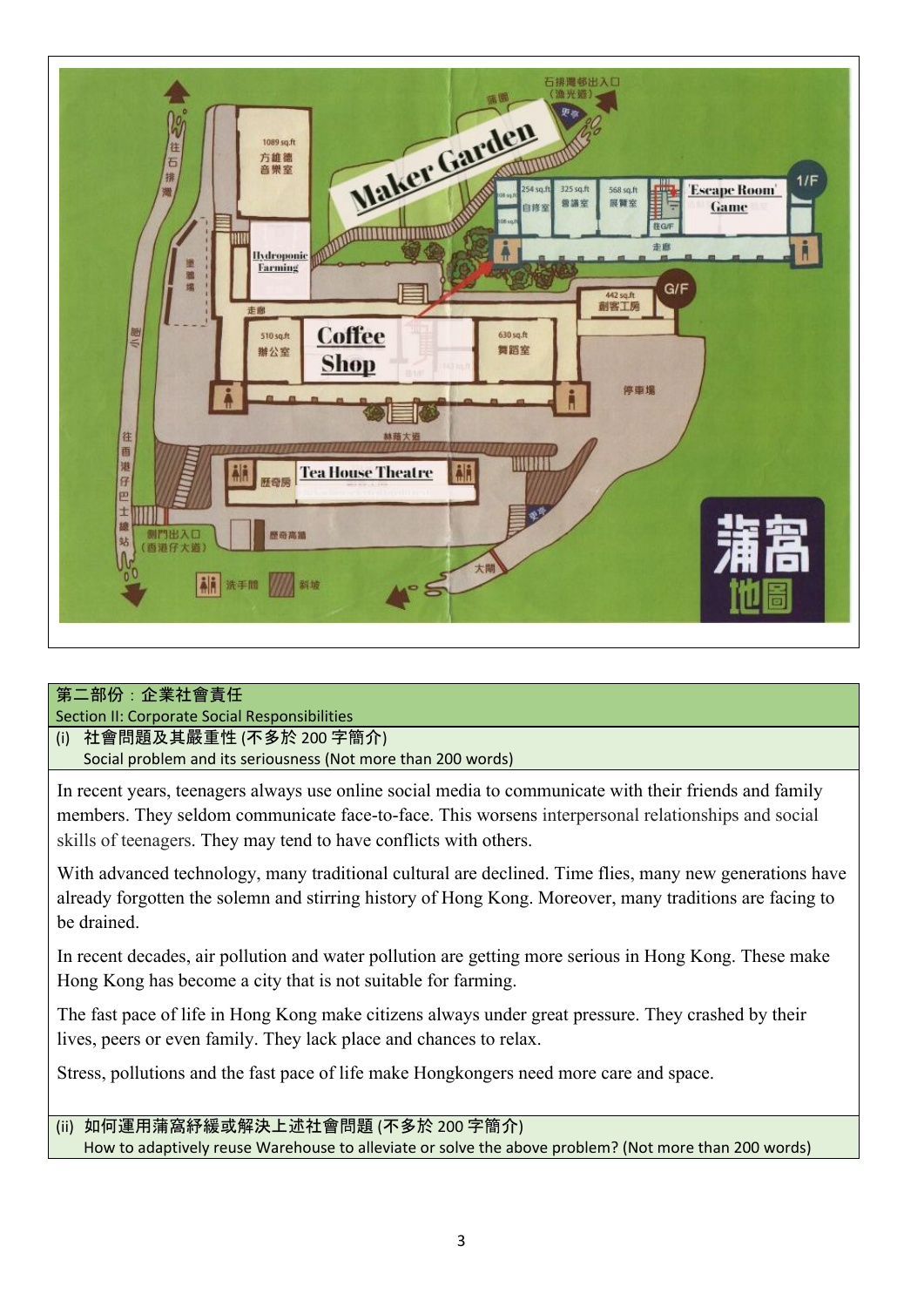By introducing activities held by the Warehouse, for example, "Escape Room" game, time spending in the virtual world will be reduced. Teenagers get more chances to try different games, events and so on developing their communication skills. It also helps participants to develop the problem analyzing skills.

The pressure-free area is provided. The atmosphere in the Warehouse is relaxing and peaceful. Visitors are free from the city flood with high pressure. There are different kind of facilities to ensure that visitors satisfied after visiting the site.

The education system in Hong Kong was treated as spoon-feeding education. With hydroponic farming and 'Maker Garden', STEM education is provided. Students may be inspired by the visit. Hence, their creativity will be enhanced.

Furthermore, the hydroponic farming also helps absorbing carbon dioxide. The environment will be less polluted. The method of hydroponic farming should also be introduced to the household as to release the poison suspended particles in the air.

By the way, the activities and games organized by the Warehouse help teenagers developing face-to-face communication skills. They may also hold an optimistic attitude towards communicating with different people.

(iii) 為何蒲窩適合推行上述計劃 (不多於 200 字簡介) Why is Warehouse suitable for the above proposal? (Not more than 200 words)

The Warehouse is a historical building which has been standing over a hundred year. It has been abundant in history and culture for so long. Therefore, there are many conserved facilities. This helps the cultural heritage of Warehouse and Hong Kong.

Visitors come and have a look at the history of Warehouse. They experience history with walking around the hundred years of land. They know more about the history of the Police Station which is the previous incarnation of the Warehouse. They know more about the place they standing. The building was suffered from war hundreds year ago. The rich history value helps teenagers learn about the importance of conservation and cultural heritage.

For example, the living habit and the structure of the nearby place as well as Hong Kong. As the geographical location of Warehouse located near the sea, its nearby facilities also worth conserved for future generations.

#### (iv) 此計劃如何保育及活化蒲窩 (不多於 200 字簡介) How does the proposal conserve and revitalize Warehouse? (Not more than 200 words)

Through our proposal, it helps to promote the Warehouse to the public and arouse public awareness about the importance of cultural heritage and protection of the environment.

By promoting the Warehouse, more people could know a clearer the historical background of Hong Kong as the Warehouse contain a long history of the attack of Japan. And the staff in the Warehouse would provide some protection ways of historical building to the public.

Moreover, by introducing more new courses and new uses in the Warehouse, it could attract more teenagers to come to this historical building. They could know more about the traditional skills of their ancestors and the earlier generation in the Warehouse.

Besides, tea house theatre can let teenagers to learn more about the Chinese tradition. They can access more information about preserving culture. We hope these activities can attract teenagers to visit the Warehouse and raise public awareness which starts from teenagers.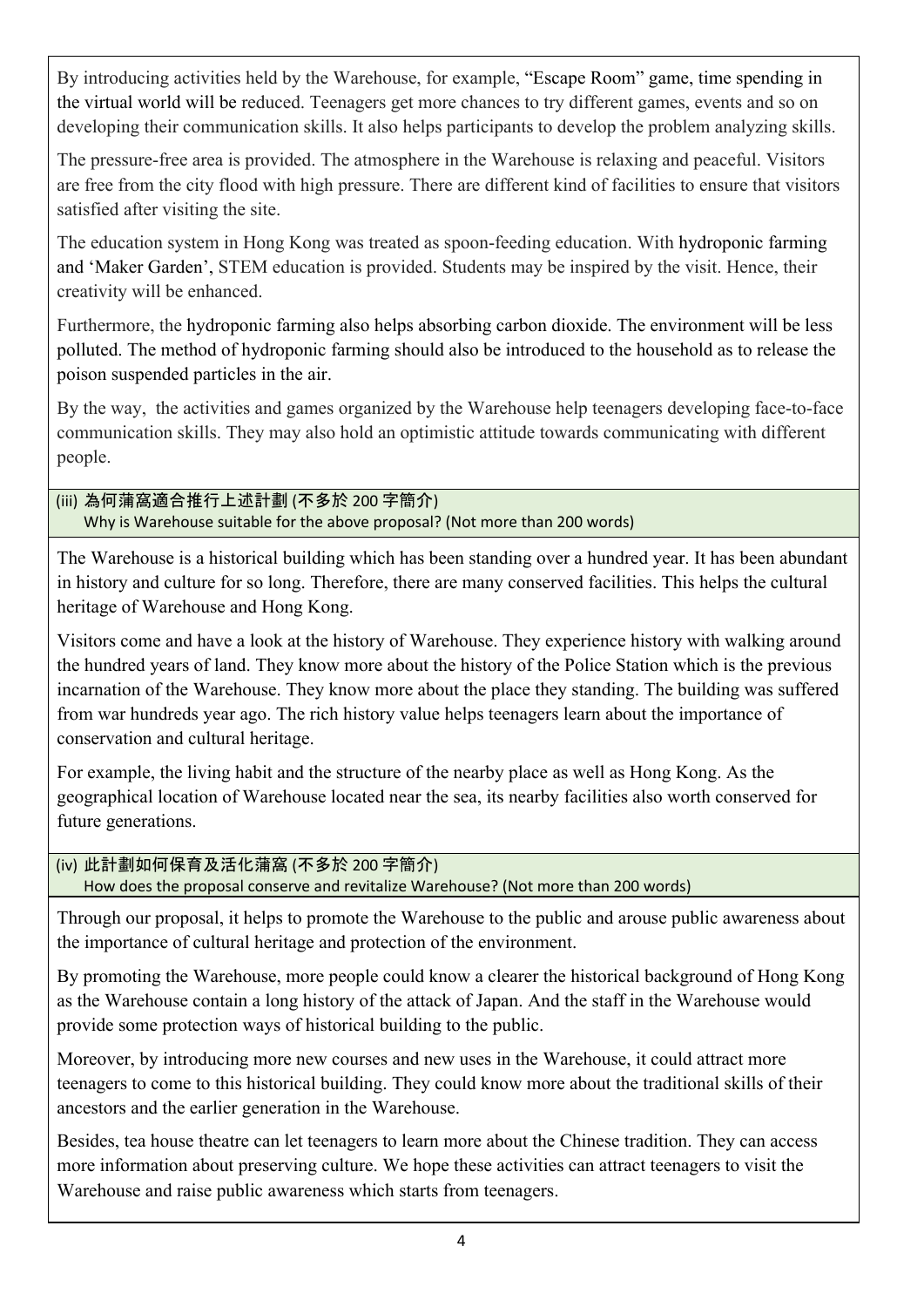The Warehouse reflects the story and history of the past of Hong Kong. Therefore we should conserve the Warehouse and keep the history behind it.

## 第三部份:項目資料

Section III: Details of Business

(i) 產品或服務簡介 (不多於 200 字簡介)

Introduction of product or service (Not more than 200 words)

## ❖ Coffee shop

- $\geq$  Locate at the 'Red boot coffee shop' on the ground floor
- $\triangleright$  Hire young offenders to work
- $\triangleright$  Provide coffee, desserts, salad, and sandwiches
- ➢ Performance of Latte Art ( Baristas will perform free pouring)
- ❖ Tea House Theatre
	- $\geq$  Locate at the 721 sq.ft 'Makers' room' on the ground floor
	- $\triangleright$  Provide a quiet and relaxing area for visitors
	- $\triangleright$  A multimedia area (stage for performance) will be set up
	- $\triangleright$  Visitors enjoying traditional Chinese tea while watching the performance
	- $\triangleright$  Traditional Chinese Tea Ceremony will be taught regularly
	- $\triangleright$  A place to introduce traditional culture and art of Hong Kong
- ❖ "Escape Room" game
	- $\geq$  Locate at the 744 sq.ft 'Activities room' on the first floor
	- ➢ Participants will escape from the room by solving different puzzles and finding different clues from the room
	- $\triangleright$  The background and stories are related to the history of the Warehouse and Hong Kong
	- $\geq$  The time frame of the room design is from 1891-1989
	- $\triangleright$  The theme will be changed irregularly
- ❖ Hydroponic farming
	- $\triangleright$  Locate at the basketball court on the ground floor
	- $\triangleright$  Harvest may be used as an ingredient in the dishes
	- $\triangleright$  Plants may be used in courses
	- $\triangleright$  Introduction of ecosystem
	- $>$  STEM education
- ❖ Maker garden
	- $\triangleright$  Make use of the abundance garden to demonstrate artworks related to plant
	- $\triangleright$  Place artworks which made by recycled materials
	- $\triangleright$  Put lights as it could shine at night (give a right direction to visitors)

#### (ii) 產品或服務優點 (不多於 200 字簡介)

## Advantages of product or service (Not more than 200 words)

- ❖ Coffee shop
	- $\triangleright$  Let visitors feel free and relax
	- $\triangleright$  Provide a chance for young offenders to renew
	- $\triangleright$  Attract people who like coffee or dessert
	- $\triangleright$  Fresh vegetables from the hydroponic farming are provided
- ❖ Tea House Theatre
	- $\triangleright$  Visitors will be taught to be patient and concentrate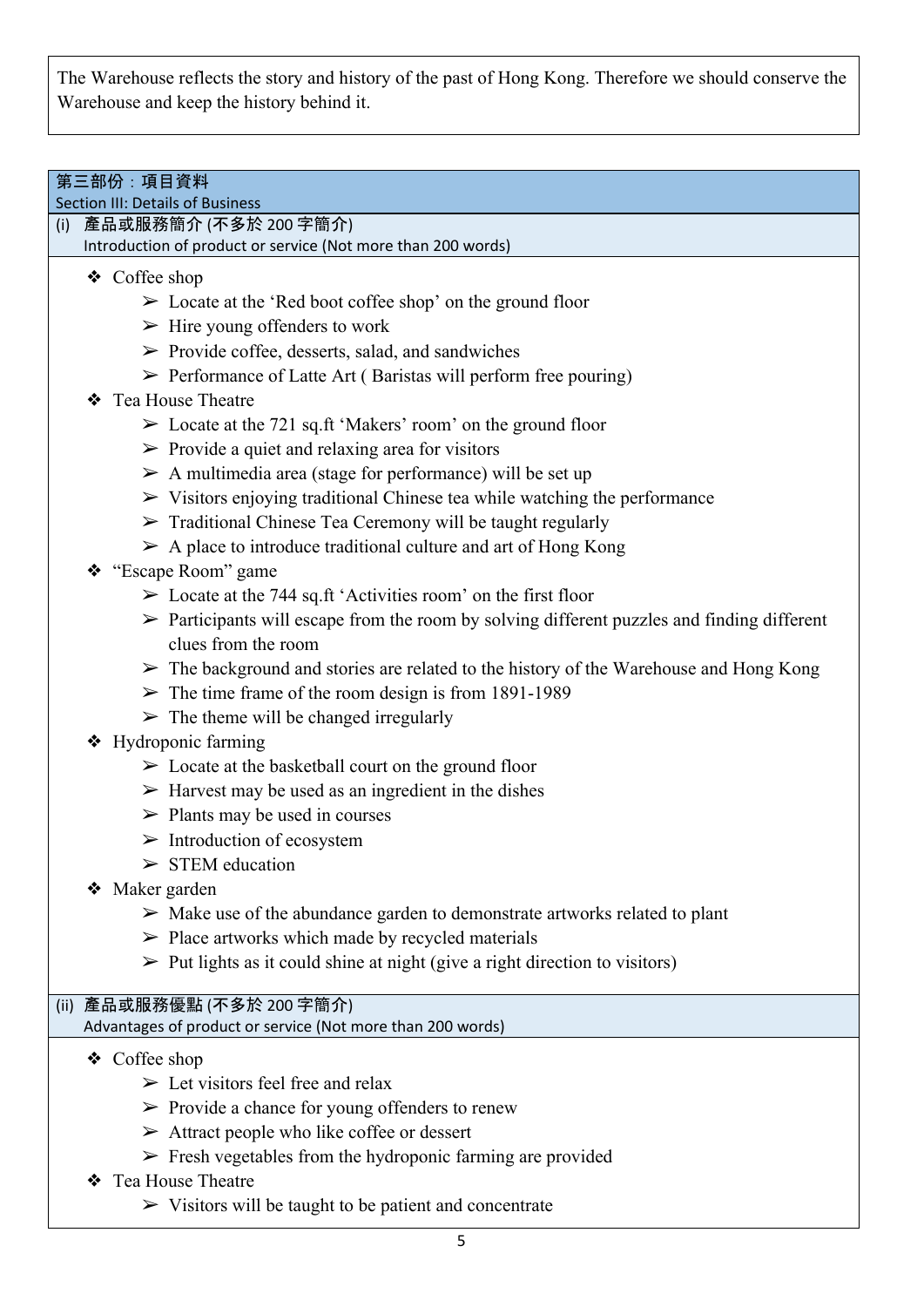- $\triangleright$  Free visitors from the crowded city
- $\triangleright$  Chances are provided for teenagers to perform
- $\triangleright$  Preserve the traditional tea ceremony
- $\triangleright$  Help in culture heritage by performing tradition to an audience
- ❖ "Escape Room" game
	- $\triangleright$  Problem-solving ability will be trained
	- $\triangleright$  Amazing experience which can experience the history
	- $\triangleright$  Visitors learn to think outside of the box
	- $\triangleright$  Way to improve communication skills
	- $\triangleright$  A chance to enhance the relationship between peers
	- $\triangleright$  Provide an immersive experience for the participants to know the history
- ❖ Hydroponic farming
	- $\triangleright$  Provided STEM education for example by demonstrating the ecosystem to visitors
	- ➢ Visitors can learn a convenient farming method
	- $\triangleright$  Promote eco-visit
	- $\triangleright$  Attract people who want interested in planting and protecting the environment
	- $\triangleright$  Attract schools to visit the site
	- $\triangleright$  Make use of the harvest to make organic meals
- ❖ Maker garden
	- $\triangleright$  For artists to demonstrate their works
	- $\triangleright$  Decorate the abundant area
	- $\triangleright$  Place for visitors to take photos
	- $\triangleright$  Use up the area of Warehouse
	- $\triangleright$  Provide greenery area for visitors

#### (ii) 業務目標 (不多於 200 字簡介) Business goals (Not more than 200 words)

First of all, we want to provide opportunities for teenagers to explore themselves through the new activities and services that hold by the Warehouse. For example, teenagers can perform themselves through the multimedia area where located at the Tea House Theatre. It can give a chance to teenager to show perform themselves. Teenagers can express themselves on the stage and share their interest with others. If the audiences give responses to them, teenagers can learn from the advice and improve themselves. They can gain self-confident too.

Moreover, we will enhance the visitor's awareness of cultural heritage and cultural preservation. In fact, people don't protect the heritage and they do not aware of the importance of cultural heritage. Since we can find people painting on the wall of the Warehouse, it shows their disrespectful. Therefore, we will like to arouse the awareness of the public holding more activities to attract people to visit this Warehouse. We hope the visitor can beware the cultural heritage reflect the history of HK. If it had been destroyed, the memory would not exist anymore. So it is important to know how to protect our culture.

## 第四部份:營銷及市場策略 Section IV: Sales & Marketing Strategy (i) 市場定位 (不多於 200 字簡介)

Market positioning (Not more than 200 words)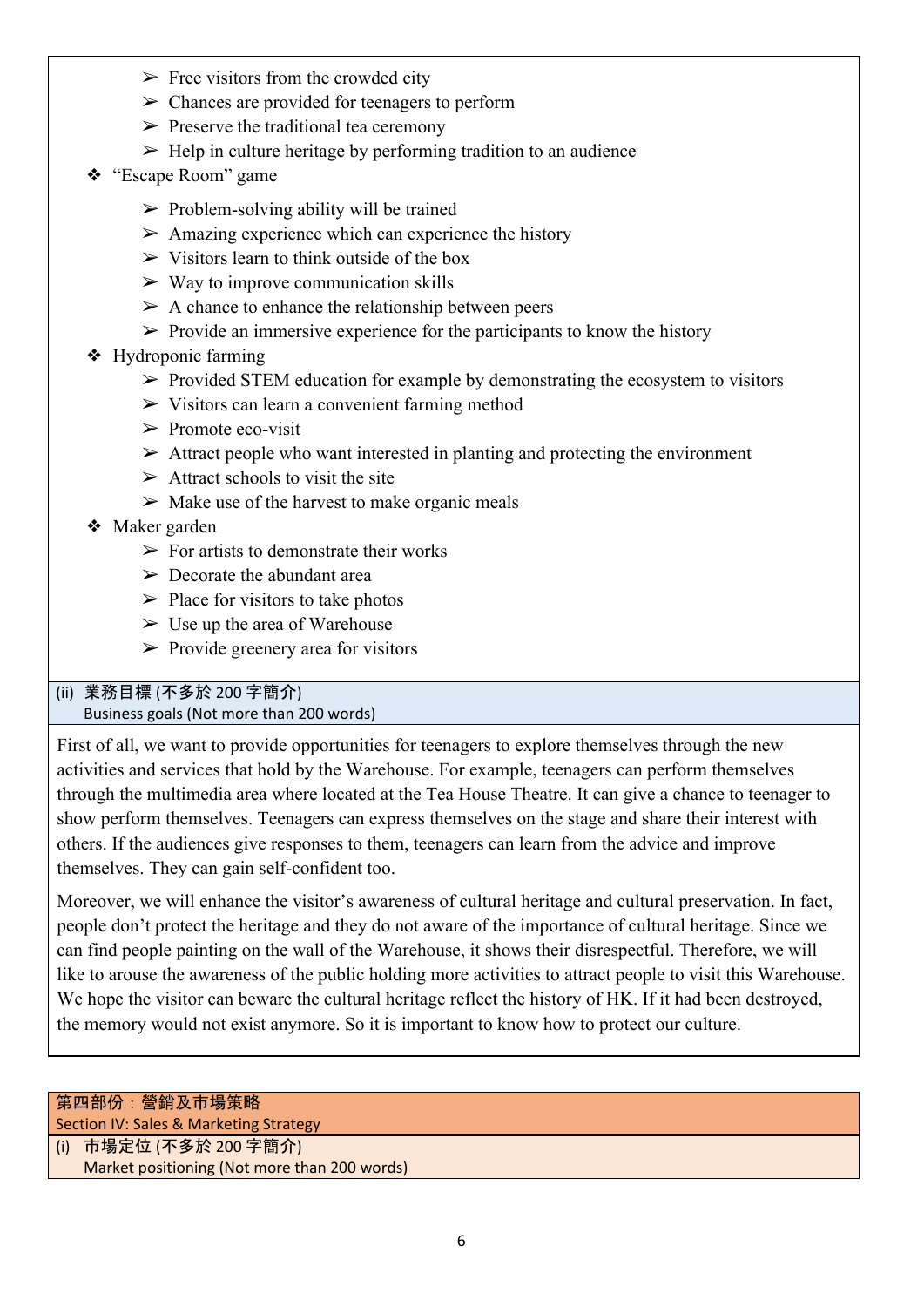Warehouse is a market nicher.

Firstly, our target consumers are not the great majority. Teenagers, people who are cared about environmental protection or want to know more about hydroponic farming, and history lovers are our target consumers as they may be attracted by the Warehouse. Not all people would be interested in this historical teens' center as they may think the Warehouse is too far from the urban city.

Secondly, the Warehouse is still in the introduction stage. Although the Warehouse has already launched for about 26 years, there are only plenty of people know this center. It still needs to take time for consumers to develop acceptance of this center. Also, the promotion cost would be high per each consumer as the awareness of people to the Warehouse is low. Therefore, it still needs time to develop and spend.

Thirdly, the market share of the Warehouse in this kind of teenagers' activity center is limited. As not many people know the Warehouse, there are fewer consumers and visitors than other teenagers' activity center in Hong Kong.

#### (ii) 主要顧客對象 (不多於 200 字簡介) Target customers (Not more than 200 words)

## ❖ Teenagers

-Teenagers are hard to find a place to perform and express themselves. Therefore teenagers used to express their views through different social media. However, it will weaken the communication skill as they used to type on the internet. Therefore, the Warehouse set up a multimedia area that can give teenagers a chance to express their view and practice their communication skills. We hope we can help teenagers to explore themselves on different aspect throughout our activities.

-As many teenagers use social media, the advertisement can be more likely to be seen when it is posted on the social media platform. Therefore we will promote on the social media which are commonly used by them and increase the probability to be seen.

-Since they like to take photos to share their life with their friends and family, we will attract them by the beautiful outlook of the Warehouse.

-They are easy to gain pressure from their daily life. Then, they can relax though joining our activities or enjoy the surrounding by nature. They can even learn the traditional tea ceremony which can help to release their pressure and train to be more calm and concentrate which is good for them.

#### (iii) 競爭對手狀況 (不多於 200 字簡介) Competitors (Not more than 200 words)

❖ Historical buildings in Hong Kong

 $\triangleright$  Central Magistracy

-located at Arbutin Road in Central

-have a more convenient location than Warehouse

-is more famous to both tourist and local

-have a majestic appearance to attract visitor to visit and take photos

 $\triangleright$  Victoria Prison

-located at the Old Bailey Street in Central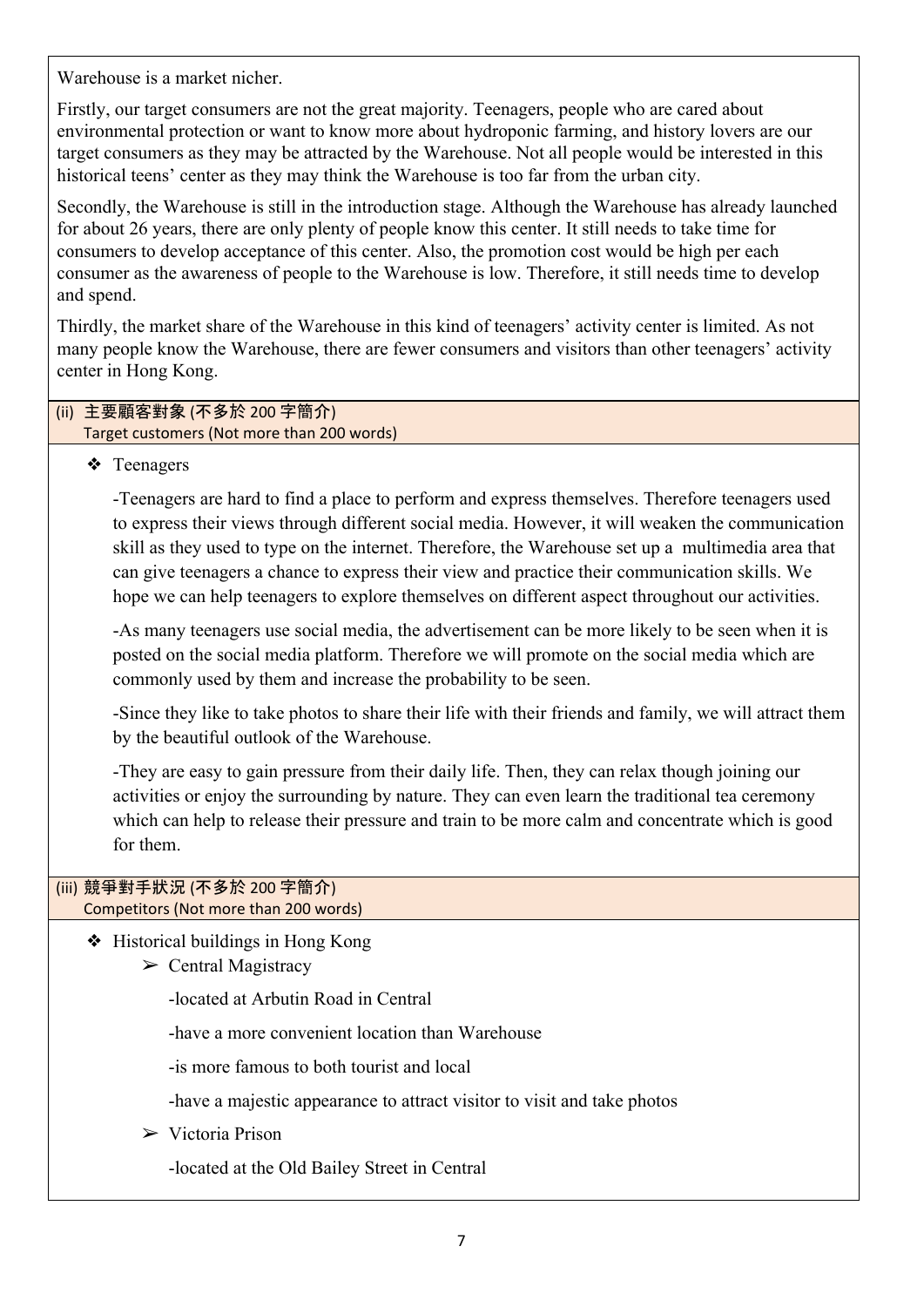-have a more convenient location than Warehouse

-a prison which is famous for its history since it is the first and the longest-running prison in Hong Kong

-its prison attract many people to take photos

 $\triangleright$  Central British School

-located in Tsim Sha Tsui

-have a more convenient location than Warehouse

-is is used as Antiquities and Monuments Office now

-it is the oldest English building in Hong Kong as people would go there and take photos

 $\sum$  Tai Kwun

-located at Hollywood Road in Central

-is one of the successful and significant revitalisation projects in Hong Kong

-a center for heritage and arts

-offer the best heritage and arts experiences to the public

-public can take photos and understand more about heritage and art in the center which can attract public who are interested in both of them

## (iv) 市場優勢 (不多於 200 字簡介)

Marketing advantages (Not more than 200 words)

Teenagers are willing to accept new things nowadays. They are have open mind and tend to be creative. The awareness of teenagers in cultural heritage will be rose. Moreover, teenagers are taught the importance of culture reservation in liberal studies lessons. In other words, the advance of technology boosts the usage of online social media. For the sake of rising use of the Internet, teens always want to keep up to date. They may tend to go for the historical buildings introduced by the popular bloggers. Teens like to post photos with special and rare backgrounds through social media. With the attractive red brick outlet, teens are willing to go for taking photos. For getting more 'like', teens will have motivated to lovely historical buildings.

## (v) 營銷渠道 (不多於 200 字簡介)

Sales channels (Not more than 200 words)

❖ Special Pricing

- $\triangleright$  Discount for elderlies, students and children
- ❖ Historic web
	- $\geq$  Show the historic value to the public
- ❖ NGO
	- $\triangleright$  Promote the activities to members from those corporate NGO

(vi) 宣傳方法 (例:Facebook/上架費) (不多於 200 字簡介) Promotion method (e.g. Facebook/listing fee) (Not more than 200 words)

❖ Social Media

 $\triangleright$  Facebook: Use the recent account to promote the activities going to be held.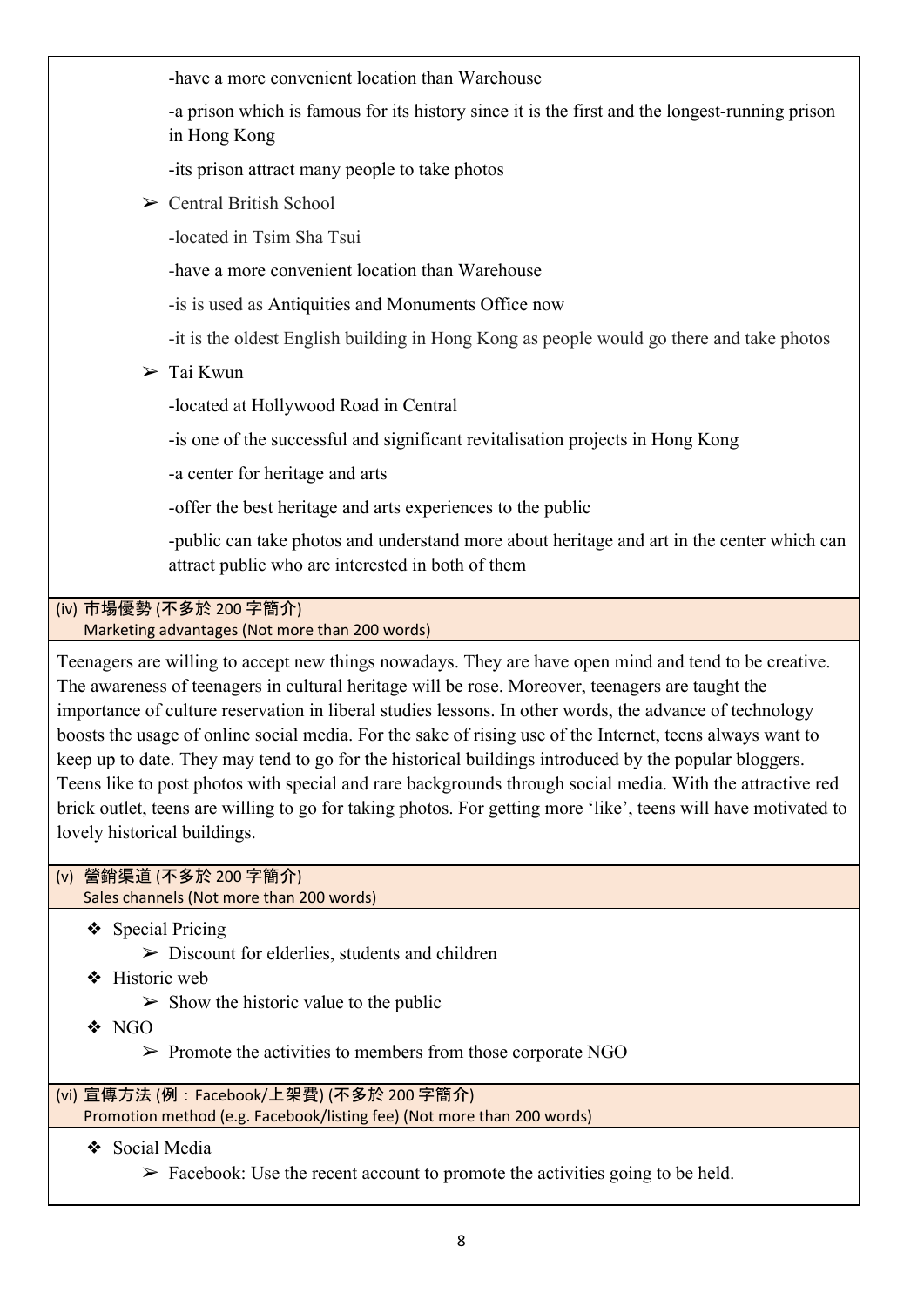Moreover, get cooperate with some pages that promote travel.

- $\triangleright$  Instagram: The popularity of this social media among young generation helps to promote the Warehouse
- $\triangleright$  Web page: Promoting the newest activities through the web page.
- ❖ Government
	- $\triangleright$  The building has historic value so that we can get access to the public through government.
- ❖ Cooperate
	- $\triangleright$  NGO: Win-win situation
	- $\triangleright$  Magazine(Travel): Need to pay plenty of fees to promote but the result is good
- ❖ Video
	- $\triangleright$  Create promotional videos to introduce the site
	- $\triangleright$  This will increase the mobility of people to go
- ❖ Manga
	- $\triangleright$  Use graphics to express the story of the building to readers
	- $\triangleright$  Interesting and high readability

#### (vii)銷售預測 (首三年) (不多於 200 字簡介) Sales projection (First 3 years) (Not more than 200 words)

- ❖ Coffee shop
	- $> 30$  cups/days
	- $\ge$  expected a 60% increased in the second year
	- $> 2$  times the sales in the third year
- ❖ Tea House Theatre
	- $\triangleright$  Performances will be held about once two month
	- $\geq$  30 tickets will be sold per show
	- $\triangleright$  Expected the performance will be held increased 30% in the second year
	- $\triangleright$  The performance will increase to twice per month in the third year
- ❖ "Escape Room"game
	- $> 3$  round / day in the first year
	- $>$  4 round / day in the second year
	- $\geq 20\%$  increase in the total round per month
- ❖ Maker garden
	- $\geq$  2 exhibitors/month in the first year
	- $>$  30% increase in the number of exhibits in the second year
	- $>$  35% increase total number of exhibits in the third year with compare to the second year
- ❖ Hydroponic farming
	- $\triangleright$  Harvest increased by 10% and 30% in the second year and third year respectively

## 第五部份:財務 (請列明各項明細)

## Section V: Finance (With cost breakdown)

#### (i) 公司成立成本 Startup cost

- ❖ Construction fee \$600000-700000 for renovating the building
- ❖ Tea (Pu Erh tea, Scented tea, Oolong tea etc.) \$100000
- $\div$  Tea set \$600000 for 40 sets
- ❖ Tent for Hydroponic farming: \$100000
- ❖ Seeds for Hydroponic farming: \$50000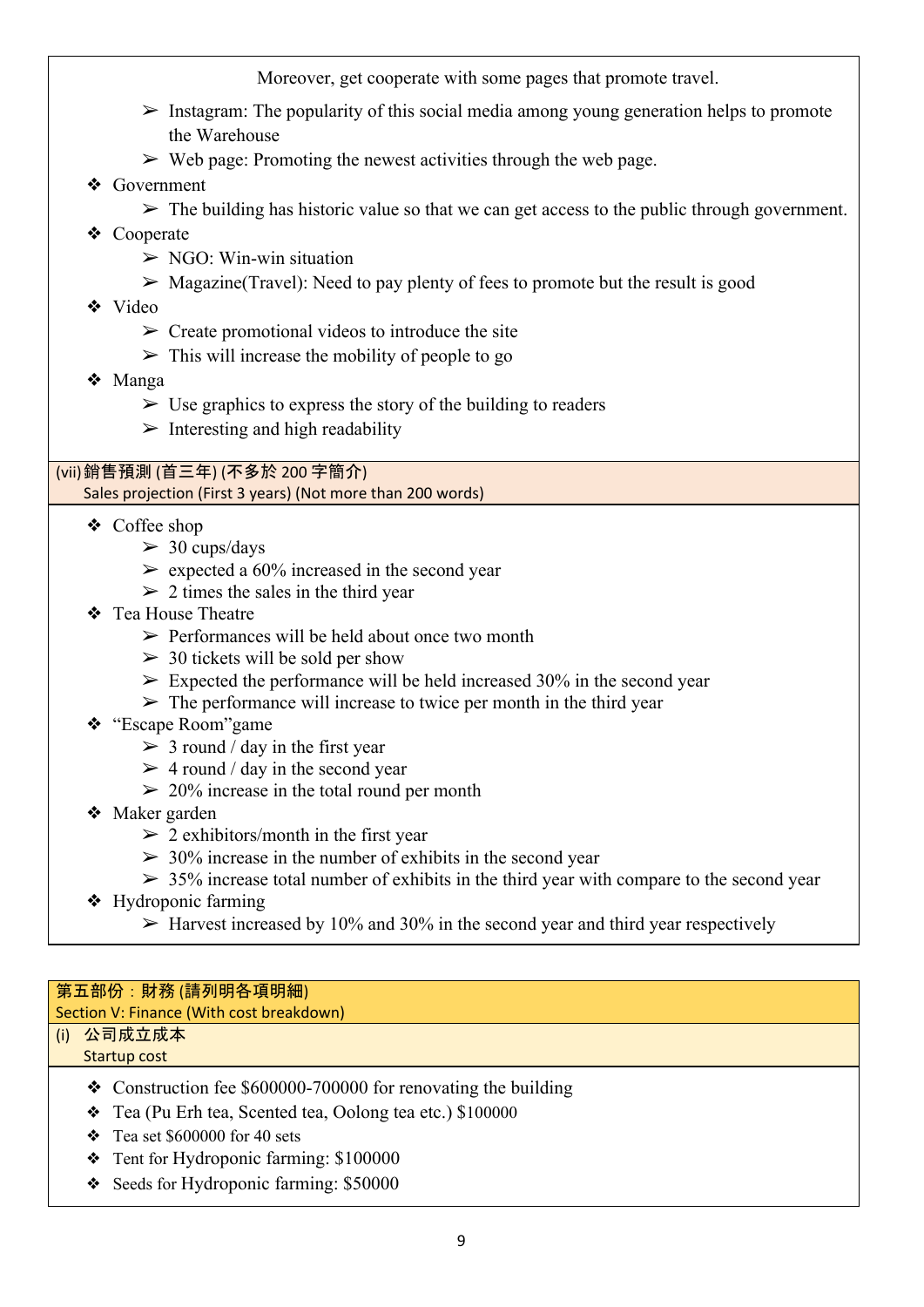- ❖ Material for Hydroponic farming: \$20000
- ❖ Maintenance cost for the coffee shop: \$25000
- ❖ Advertising fee: \$8000
- ❖ Salary: \$80000
- ❖ A license fee for the coffee shop and Tea house: \$16000-20000
- ❖ Ingredients for the coffee shop: \$20000
- ❖ Coffee beans: \$100000
- ❖ Construction fee for Escape room: \$500000
- ❖ Props for Escape room: \$50000

## (ii) 預計每月支出

#### Expected monthly expenditure

- ❖ Props for Escape room:\$10000 (\$30000 per quarter)
- ❖ Tea (Pu Erh tea, Scented tea, Oolong tea etc.) \$8000
- ❖ Material for Hydroponic farming(including seed): \$1000 (\$3000 per quarter)
- ❖ Ingredients for the coffee shop: \$30000 (\$1000 per day)
- ❖ Salary: \$80000
- ❖ Advertising fee: \$8000

## (iii) 預計收入

#### Expected income

- ❖ For the Tea house theatre:
	- $\geq$  Tea house Theater is about \$30000 a month(\$1000 per person & 30 people for one course)
	- $\triangleright$  Rental tea set \$10 for one set
	- $\geq$  Selling of tea is \$200-2000 for one packet
- ❖ For coffee shop:
	- $\ge$  \$20-28 per cup of coffee
	- $\ge$  \$25 per piece of cake
- ❖ For Hydroponic farming:
	- $\geq$  Selling of the vegetables \$10 per packet
	- $\geq$  Courses about Hydroponic farming: \$6000 (\$100 per person & 30 people for one course)
- ❖ For Escape room

Admission fees:\$100 per person

#### (iv) 集資來源

#### Funding sources

- ❖ Government
- ❖ The Bank of East Asia Ltd.
- ❖ Tung Wah Group of Hospitals
- ❖ NGOs

## (v) 三年財務預測

## Financial projection in 3 years

Ref. Excel 1 (final projection of 3 years)

It shows that the revenue of the our activities can helps to bring profit to the Warehouse.

For the first year, the revenue is about \$1,995,600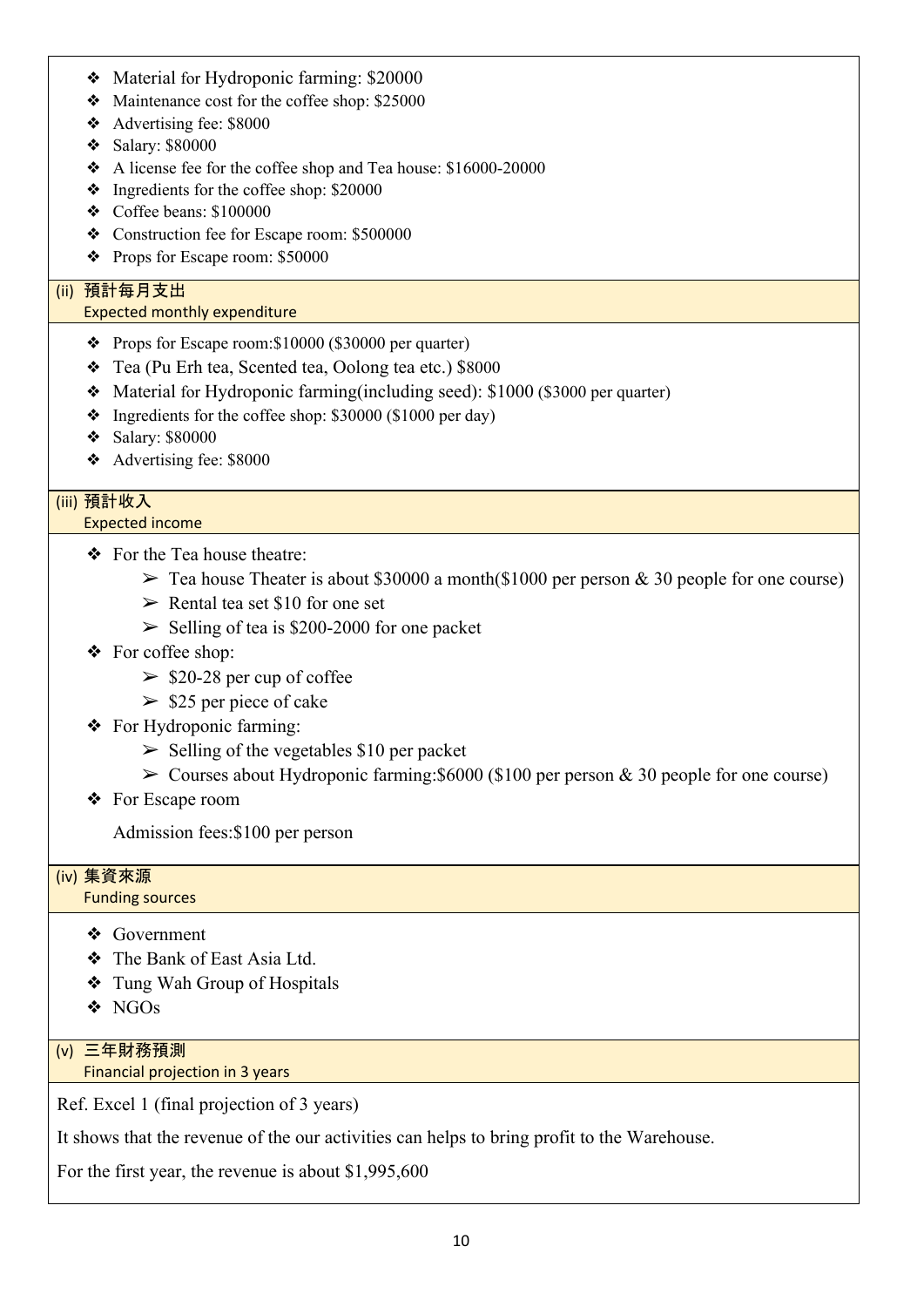For the second year, the revenue is about \$2,195,160

For the third year, the revenue is about \$2,414,676

Therefore, this shows that the activities can helps to bring benefit and profit for the Warehouse and it means more people will get more information about the Warehouse and as it become famous. It helps to raise the concern of the preservation of the Warehouse.

## 第六部份:風險管理 (請列舉營運期間可能面對的風險及相關應變計劃)

Section VI: Risks management (Predicted risks and respective contingency plans)

- ❖ Risk avoidance
	- $\triangleright$  Imported raw materials are unsuccessful
		- Check the quality of imported goods regularly
		- Change the suppliers when the imported goods was found defected
	- $\geq$  Coffee machine is broken
		- Use the spare coffee makers
		- Lower output
		- Place a note outside the shop to told visitors that there is limited supply today
	- $\triangleright$  Imported food is spoilt
		- Monitor the quality of inventory regularly and carefully, for example, coffee bins, tea, equipment……
		- Avoid buying goods that are expired
		- Ensure that the working space is clear every time
		- Classification of foods
	- $\triangleright$  Typhoon debris the Hydroponic farming space
		- Do preparation jobs before typhoon come
		- Move the whole set of Hydroponic farming equipment indoor
	- $\triangleright$  Not enough human resources
		- Close some of the facilities
		- Reduce output
	- $\triangleright$  Equipment in the escape room was destroyed
		- Instruction should be written clearly
		- Make warnings on the equipment
		- Fine will be made if the equipment is destroyed
	- $\triangleright$  Fire
		- Give a clear introduction of using the facilities which involved using fire for the visitors
		- Provide guidance to staff to ensure that they can give a clear instruction to participants
	- ➢ Power cut
		- Prepare spare power supplies
	- $\triangleright$  Shortage of resources
		- Check the storeroom frequently in order to ensure there are inventories for operating the Warehouse
	- $\triangleright$  Visitors got hurt
		- Clear instruction should be made